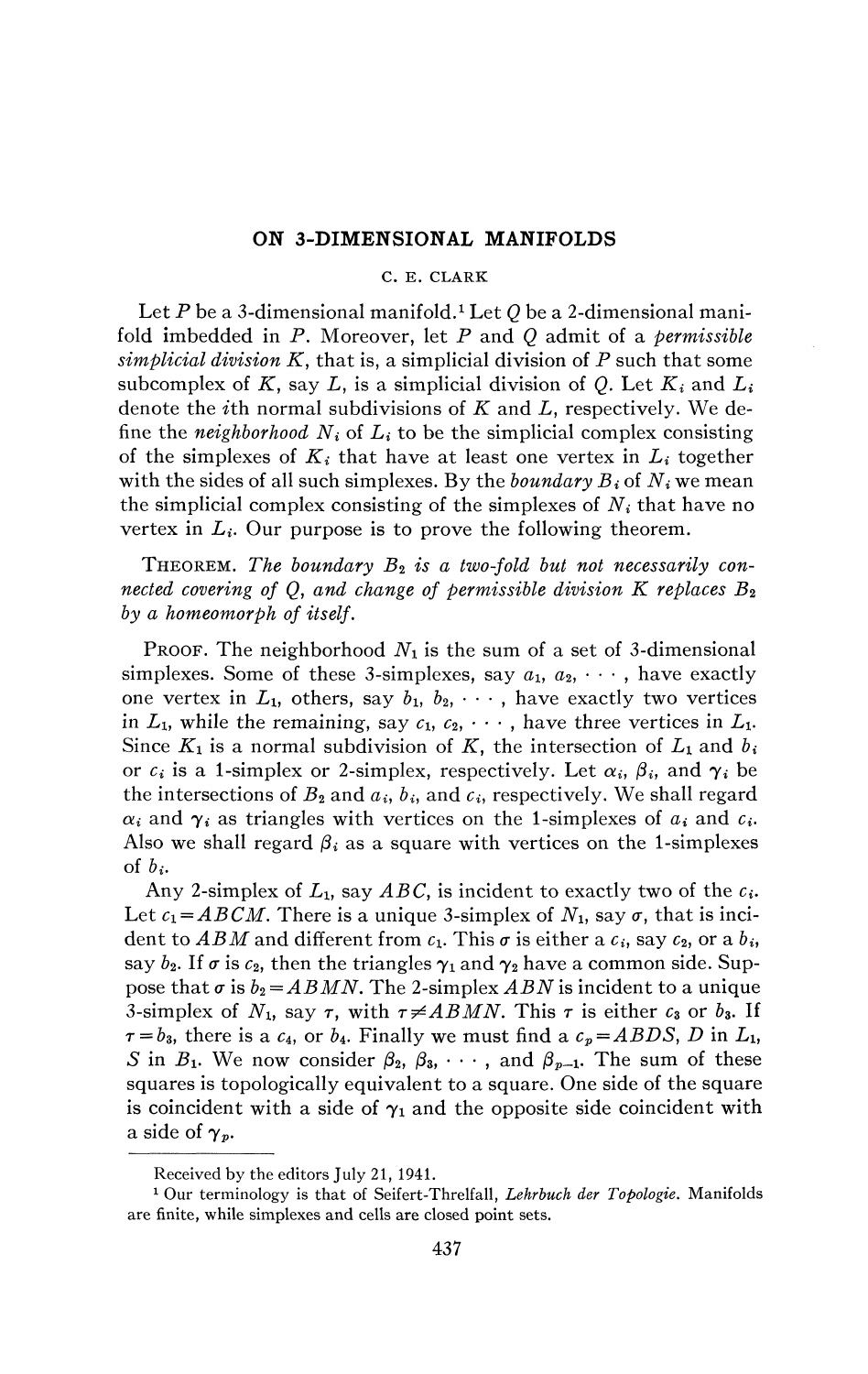Since *K\* is a manifold, we can repeat the construction and associate with *ABC* and *ABD* a second pair of triangles in *B2* that are either incident along a common side or incident to opposite sides of a square. But there is not a third such configuration associated with *ABC* and *ABD,* We repeat the construction for all pairs of adjacent 2-simplexes of  $L_1$ . Then to each 2-simplex of  $L_1$  there correspond two triangles in  $B_2$ . Moreover, if two 2-simplexes of  $L_1$  are incident along a side, the four corresponding triangles can be paired so that the two triangles of each pair either have a common side or are incident to opposite sides of a square.

Since *P* and *Q* are 3- and 2-manifolds, respectively, we can say that *Q* is two-sided in *P* in the neighborhood of any point of *Q.* Moreover, the two  $\gamma$ 's of  $B_2$  that correspond to a 2-simplex of  $L_1$  lie on opposite sides of *Q* (in the neighborhood of this 2-simplex).

Consider a vertex X of  $L_1$  and the 2-simplexes  $\Delta_i$  of  $L_1$  that have X as a vertex. On one side of *Q* (in the neighborhood of *X)* there corresponds to each  $\Delta_i$  a unique  $\gamma_i$ , and the  $\gamma$ 's have the same incidences as the corresponding  $\Delta$ 's (we say that two  $\gamma$ 's are incident if they are incident to opposite sides of a square). Let us denote by  $R$  the points of these  $\gamma$ 's and the squares incident to pairs of these  $\gamma$ 's. Let A denote the points of all  $\alpha_i$ 's that are in  $a_i$ 's incident to X and on the side of *Q* that we are considering.

We shall show that  $R+A$  is a 2-cell. To do this we shall show that  $R+A$  is a manifold relative to its boundary, that its boundary consists of one or more circles, and that any 1-cycle of  $R+A$  bounds in  $R+A$ . First we observe that  $B_2$  is a manifold; this fact follows from the structure of  $B_2$  and the fact that  $K_1$  is a manifold; the argument is elementary and we omit it. Since  $R+A$  is the sum of 2-cells  $\alpha$ ,  $\beta$ , and  $\gamma$ , the set  $R+A$  is a manifold relative to its boundary.

To show that this boundary of *R+A* consists of one or more circles we shall study the incidences among the cells of  $R+A$ . First, let  $a_i$ have X as a vertex. If a 2-dimensional side of  $a_i$  is not in  $B_1$ , this side must be a side of an *aj* or *bj.* Furthermore, this *aj* or *bj* has *X* as a vertex. Hence, any side of an  $\alpha_i$  is also a side of an  $\alpha_j$  or  $\beta_j$  of  $R+A$ . Next, let  $c_i$  have vertices *XABM*, *M* in  $B_i$ . The sides of  $\gamma_i$  that are in *XAM* and *XBM* are sides of  $\gamma_i$ 's or  $\beta_i$ 's of  $R+A$ . But the side of  $\gamma_i$ in *ABM* is not incident to any other 2-cell of *R+A.* This side is part of the boundary of *R+A.* Finally, let *bi* have vertices *XAMN, A*  in  $L_1$ . The sides of  $\beta_i$  in XAM and XAN are incident to sides of  $\beta_i$ 's or  $\gamma_i$ 's of  $R+A$ ; the side of  $\beta_i$  in  $XMN$  is incident to an  $\alpha_j$  or  $\beta_j$  of  $R+A$ ; but the side of  $\beta_i$  in AMN is not incident to any other 2-cell of *R+A.* This side is part of the boundary of *R+A.* Examination of